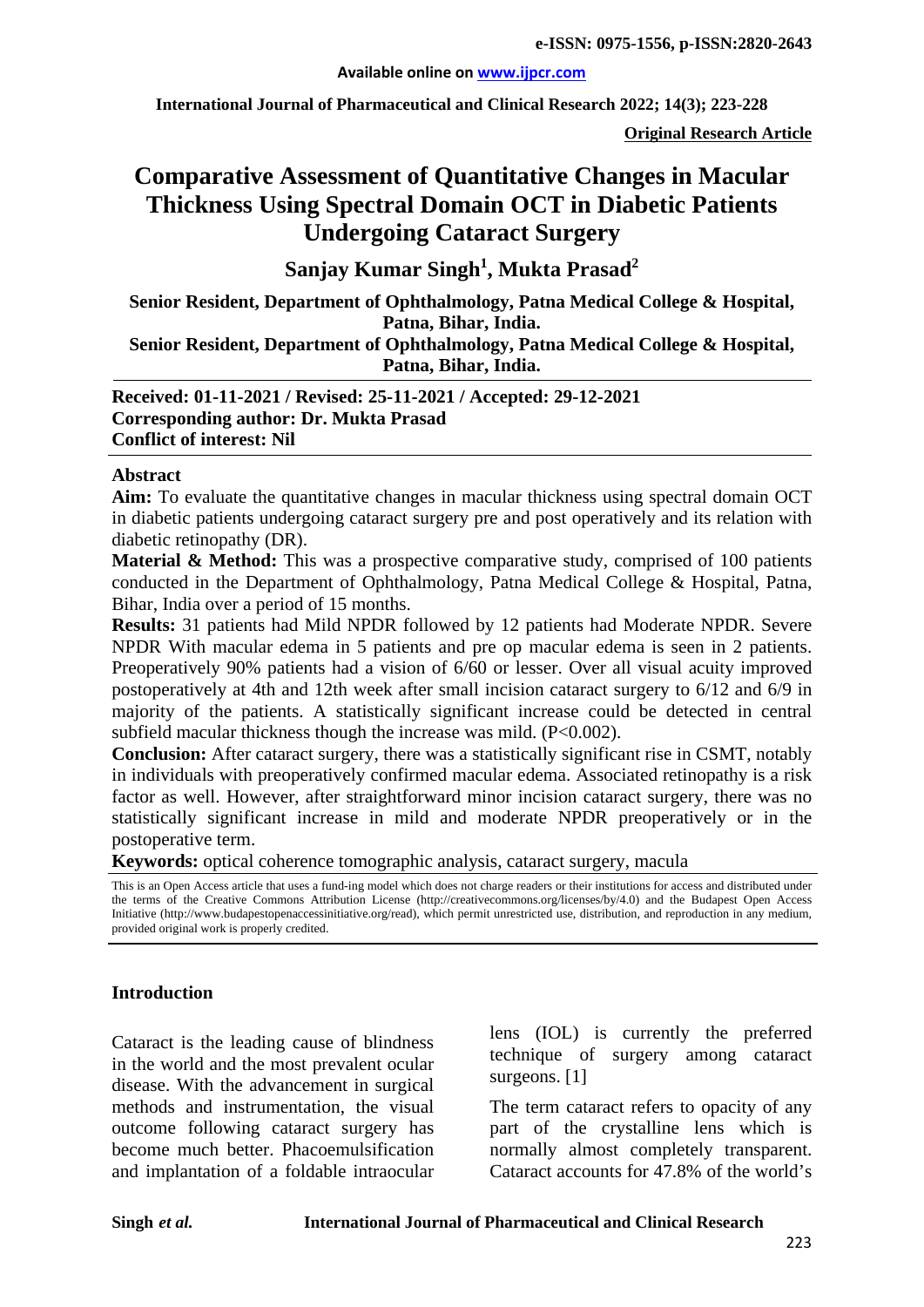roughly 37 million blind individuals. Of note, approximately 90% of the contribution of cataract to blindness was seen in developing countries. The visual outcome of cataract surgery depends upon various factors like condition of the cornea, type of cataract, manipulation of iris, presence of pre-existing ocular conditions like chronic uveitis, any associated systemic disease, and occurrence of intra-operative complications and also experience of the surgeon.[2]

Optical Coherence Tomography (OCT) was introduced in 1991 and since then it has become an invaluable tool in the diagnosis and management of different retinal disorders. OCT is a method of analyzing the *in-vivo* retinal architecture. It is particularly useful and accurate for measuring retinal nerve fiber layer (RNFL) thickness and macular thickness.[3] OCT uses light reflectance signal from the retina to measure its thickness. Macular edema (ME) occurs in a variety of pathological conditions and accounts for different degrees of vision loss. Early detection of ME is therefore critical for diagnosis and management. OCT has been routinely used in measuring retinal thickness for the evaluation of ME caused by diseases such as age-related macular degeneration, diabetic retinopathy, central serous retinopathy, hereditary retinal degenerations, retinal vein occlusion, after cataract surgery, epiretinal form of diffuse retinal thickening, cystoid macular edema and serous retinal detachment.[4] Management of macular edema by intravitreal injection of anti-VEG- F agents and need for repeat injections are decided based on foveal thickness by OCT.

In diabetic macular edema (DME), ME is induced by hyperglycemia-induced oxidative stress, deposition of advanced glycation end products (AGES), impaired blood flow, hypoxia, pericyte loss, endothelial cell loss, up regulation of vesicular transport, down regulation of glial cell–derived neurotropic factor and inflammation.

OCT is a method of analyzing the in-vivo retinal architecture. It is particularly useful and accurate for measuring retinal nerve fiber layer (RNFL) thickness and macular thickness. This study is undertaken to evaluate the quantitative changes in macular thickness using spectral domain optical coherence tomography in diabetic patients undergoing cataract surgery pre and post operatively and its relation with diabetic retinopathy.

# **Material & Method:**

This was a prospective comparative study, comprised of 100 patients conducted in the Department of Ophthalmology, Patna Medical College & Hospital, Patna, Bihar, India over a period of 15 months.

## **Inclusion criteria:**

All Type 2 diabetic patients irrespective of duration of diabetes of age group 55-75 years with senile immature cataract with varying levels of retinopathy including absence of retinopathy underwent uncomplicated small incision cataract surgery done by an experienced surgeon were included in the study.

# **Exclusion Criteria:**

- 1. Diabetic patients where pre-op OCT is not possible
- 2. Subluxated lens
- 3. Pseudo exfoliation
- 4. Glaucoma
- 5. Intraoperative any complication
- 6. Diabetic patients with prior intraocular surgery in the same eye
- 7. Uveitis
- 8. Presence of any retinal or choroidal disease, other than diabetes, that could affect retinal thickness.

## **Preoperative evaluation:**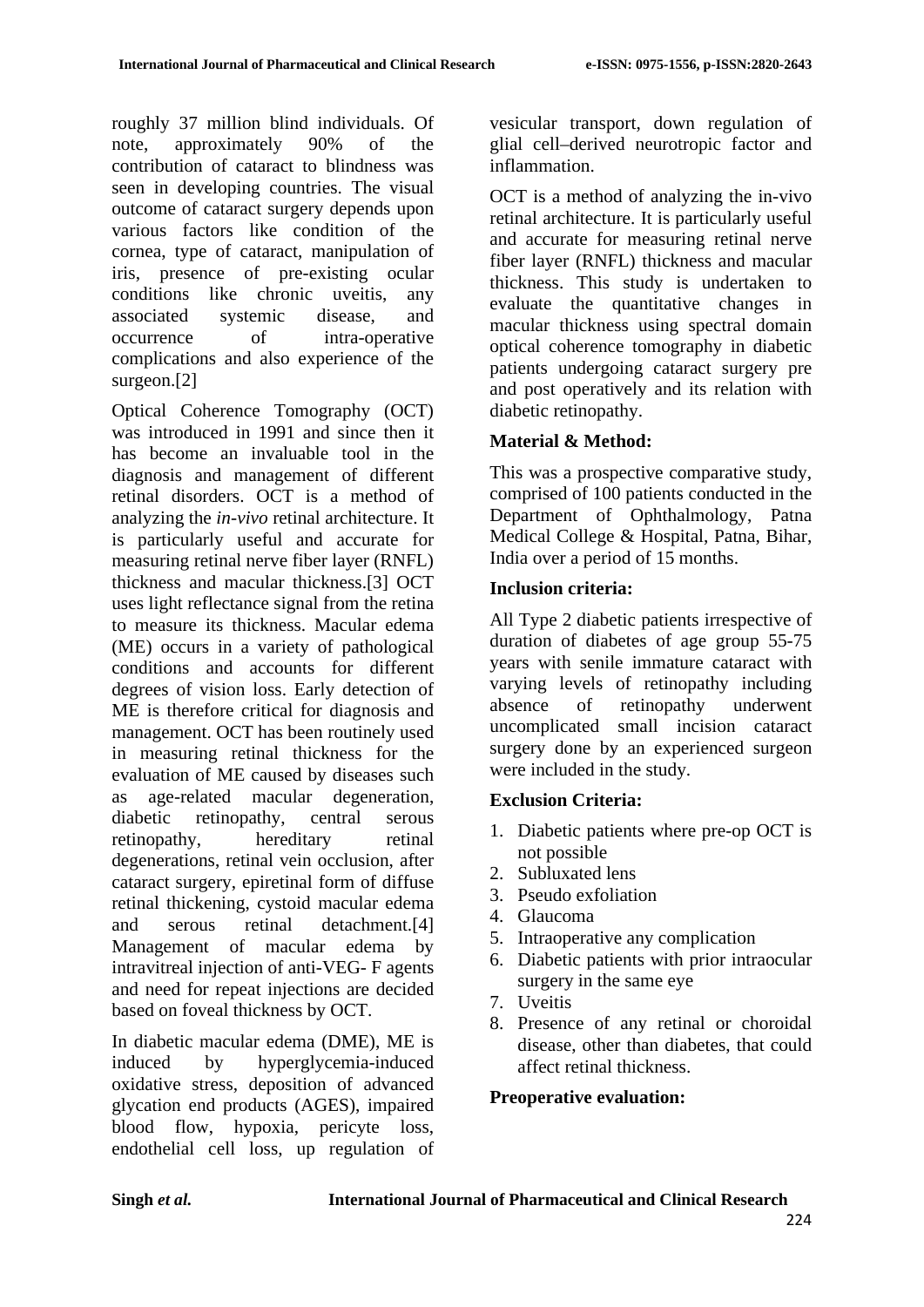- 1. Visual acuity testing for distance and near using Snellen's distant chart and near vision chart respectively.
- 2. Refraction and correction where ever required.
- 3. External ocular examination
- 4. Slit lamp bio microscopic examination done with dilated pupilar
- 5. Tonometry using applanation tonometer
- 6. Lacrimal patency test
- 7. Keratometry
- 8. A-scan and Intraocular lens power calculation by SRK-2 formula
- 9. Fundus examination with indirect ophthalmoscopy with 20D Lens after dilatation. The level of diabetic retinopathy was recorded as No, mild, moderate, and severe non proliferative; or proliferative, as described in the early treatment diabetic retinopathy study.

Other investigations included: RBS, FBS, PPBS, HBA1C.

Optical coherence tomography testing was done preoperatively and repeated at the POD day1, POD1 week, and 4th and 12th week postoperative visits. Best-corrected visual acuity (BCVA) was recorded at each visit.

## **Results:**

**Graph 1** shows Distribution of cases according to duration of DM in which majority of cases  $73\%$  belonged to  $\leq 65$ years of age.

**Graph 2** demonstrates no Diabetic retinopathy detected preoperatively in 41% of diabetic eyes. 31 patients had Mild NPDR followed by 12 patients had Moderate NPDR. Severe NPDR With macular edema in 5 patients and pre op macular edema is seen in 2 patients.

**Graph 3** Preoperatively 90% patients had a vision of 6/60 or lesser. Over all visual acuity improved postoperatively at 4th and 12th week after small incision cataract surgery to  $6/12$  and  $6/9$  in majority of the patients. Post operatively 1 month 70% patients achieved vision of 6/6– 6/12. By Postoperative 3 months 87% patients achieved a vision of  $6/6 - 6/12$ .

**Graph 4** The central subfield mean thickness in all patients irrespective of diabetic retinopathy increased 16.2 µm and 29 µm at 1 month and 3 months follow up. A statistically significant increase could be detected in central subfield macular thickness though the increase was mild.  $(P<0.002)$ 

In this study, level of diabetic retinopathy was associated with increased foveal thickening. The study group with no diabetic retinopathy developed increases in foveal thickening, of 15.8 µm and 20.1 µm at 4th and 12th week after surgery, respectively. Among patients with no diabetic retinopathy developed thickening from a preoperative mean value of 244.6±11.62 to 280.28±12.77 um at 3rd month of follow up with a P-value of  $0.030*(p<0.05)$ 

**Graph 1: Distribution of cases according to duration of DM**

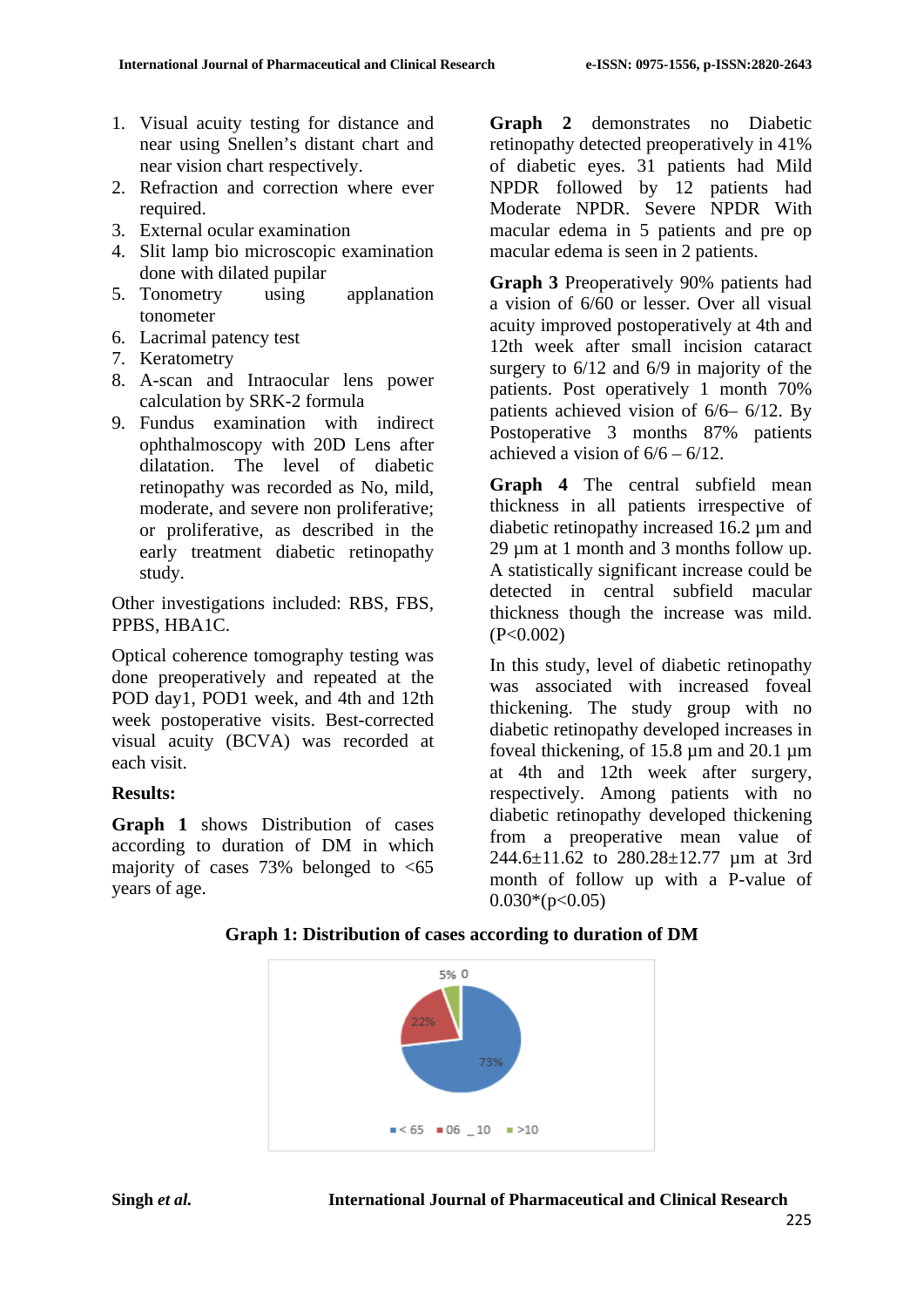

**Graph 2: Distribution of cases according to diabetic retinopathy**









#### **Discussion:**

In a study by Garbhiya M et al, at day 1 after surgery, mean retinal thickness of all macular subfields of the operated eyes decreased significantly in comparison to the fellow eyes. [5] There was a significant

increase in retinal thickness of the outer macular area from one week postoperatively onwards with a peak at 1 month, while retinal thickness of the central fovea began to increase from the first month, with a peak at 2 months. At 6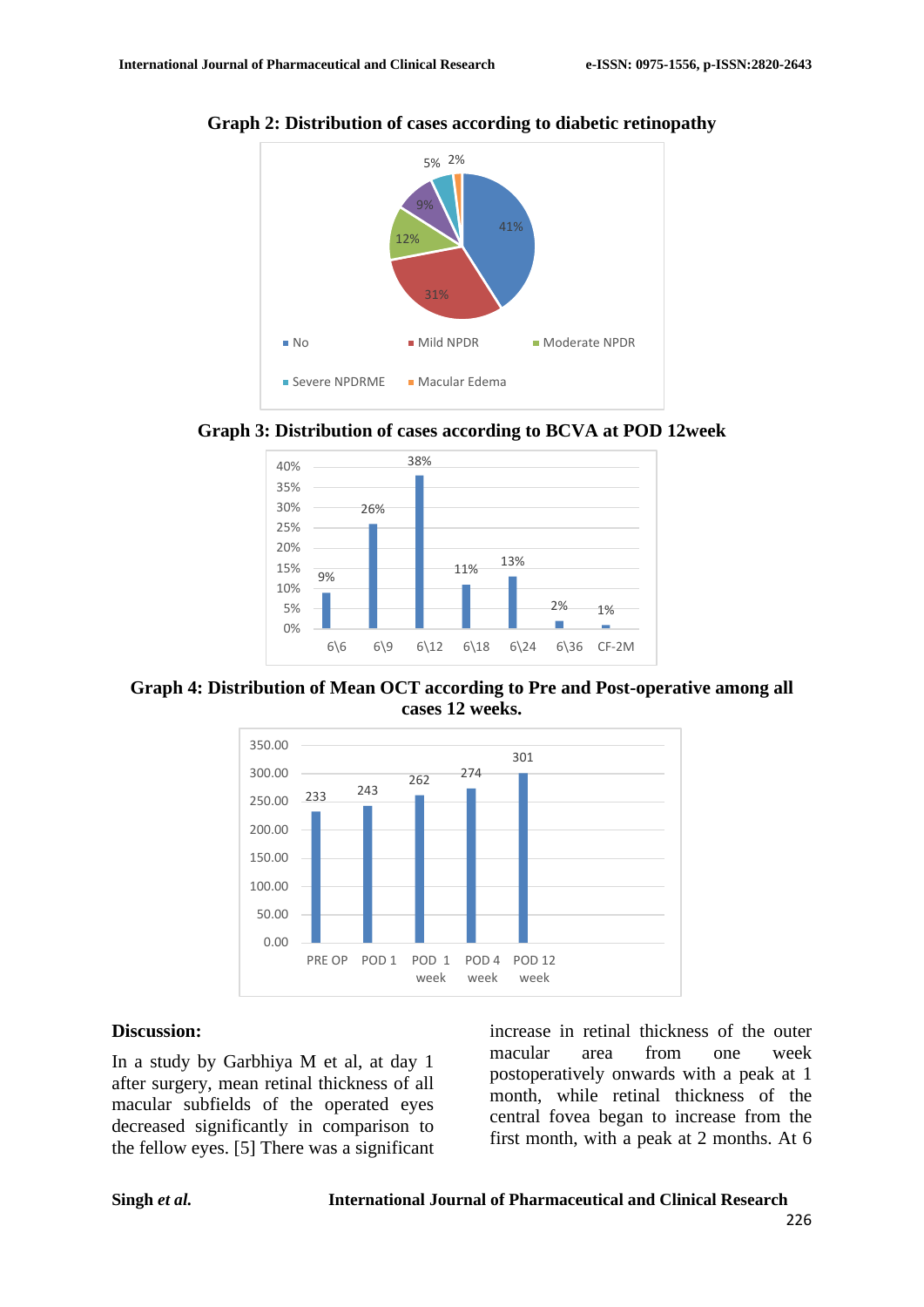months after surgery, retinal thickness tended to normalize in the central fovea, whereas it remained increased in the outer macular area.

The study by Akçay BİS, Bozkurt TK, Güney E, et al. In the present study, none of the patients in controls (Group 1) developed CME whereas the incidence of CME was 13.33% in the controls (Group 2). This was in correlation with the studies done by Akçay BİS, Bozkurt TK, Güney E, et al where none of the patients in Group 1 and 10% of Group 2 patients developed CME.[6]

Most of the studies in the literature showed6–8 that mean CMT is statistically significant increase at 1 month after cataract surgery, which was maintained after 3 months, pointing out a possible leakage. Also, baseline CMT was thicker in eyes developing PCME, suggesting that increased CMT thickness may be a predisposing factor for Pseudophakic Cystoid Macular Edema (PCME) or the presence of subclinical PCME, which may not be detected by OCT imaging systems. [7-9]

Ching HY et al, in their study found that the mean preoperative thickness was higher than postoperative thickness.<sup>[10]</sup>

Hayashi et al. have shown that the foveal thickness and macular volume in diabetic patients increases after small incision cataract surgery in eyes both with and without DR: the percent increase from baseline was greatest at 3 months after surgery, and then decreased gradually.[11]

Furthermore, the increase in foveal thickness was greater in eyes with DR than in eyes without DR. These results indicate that, on average, diabetic macular edema worsens after cataract surgery, and the worsening is more pronounced in eyes with DR. $[12]$ 

Alastair K Denniston, Usha Chakravarthy et al. reported that rate of developing treatment-requiring DMO increases sharply in the year after cataract surgery for all grades of retinopathy, peaking in the 3–6 months' postoperative period. Patients with moderate and severe NPDR are at particularly high risk.[13,14]

## **Conclusion:**

After cataract surgery, there was a statistically significant rise in CSMT, notably in individuals with preoperatively confirmed macular edema. Associated retinopathy is a risk factor as well. However, after straightforward minor incision cataract surgery, there was no statistically significant increase in mild and moderate NPDR preoperatively or in the postoperative term.

All diabetic patients should be closely monitored for at least 6 months after surgery in order to intervene with laser photocoagulation and anti-VEGF therapy if needed to prevent visual loss from diabetic maculopathy and other diabetic retinopathy complications.

### **References:**

- 1. Dandona R, Dandona L. Review of findings of the Andhra Pradesh Eye Disease Study: policy implications for eye-care services. Indian J Ophthalmol 2001; 49:215.
- 2. Minassian DC,Mehra V. 3.8 million blinded by cataract each year: projections from the first epidemiological study of incidence of cataract blindness in India. British Journal of Ophthalmology1990; 74:341-343.
- 3. Bambo M.P, Martin E.C, Otin S, Sancho E, Fulrtes I, Herrero R, et al. Influence of cataract surgery on repeatability and measurements of spectral domain OCT. Br J Ophthalmol. 2014;98(1):52-8.
- 4. Trichonas G, Kaiser PK. "Optical coherence tomography imaging of macular odema". Br J Ophthalmol. 2014;98Suppl2:ii24-9.